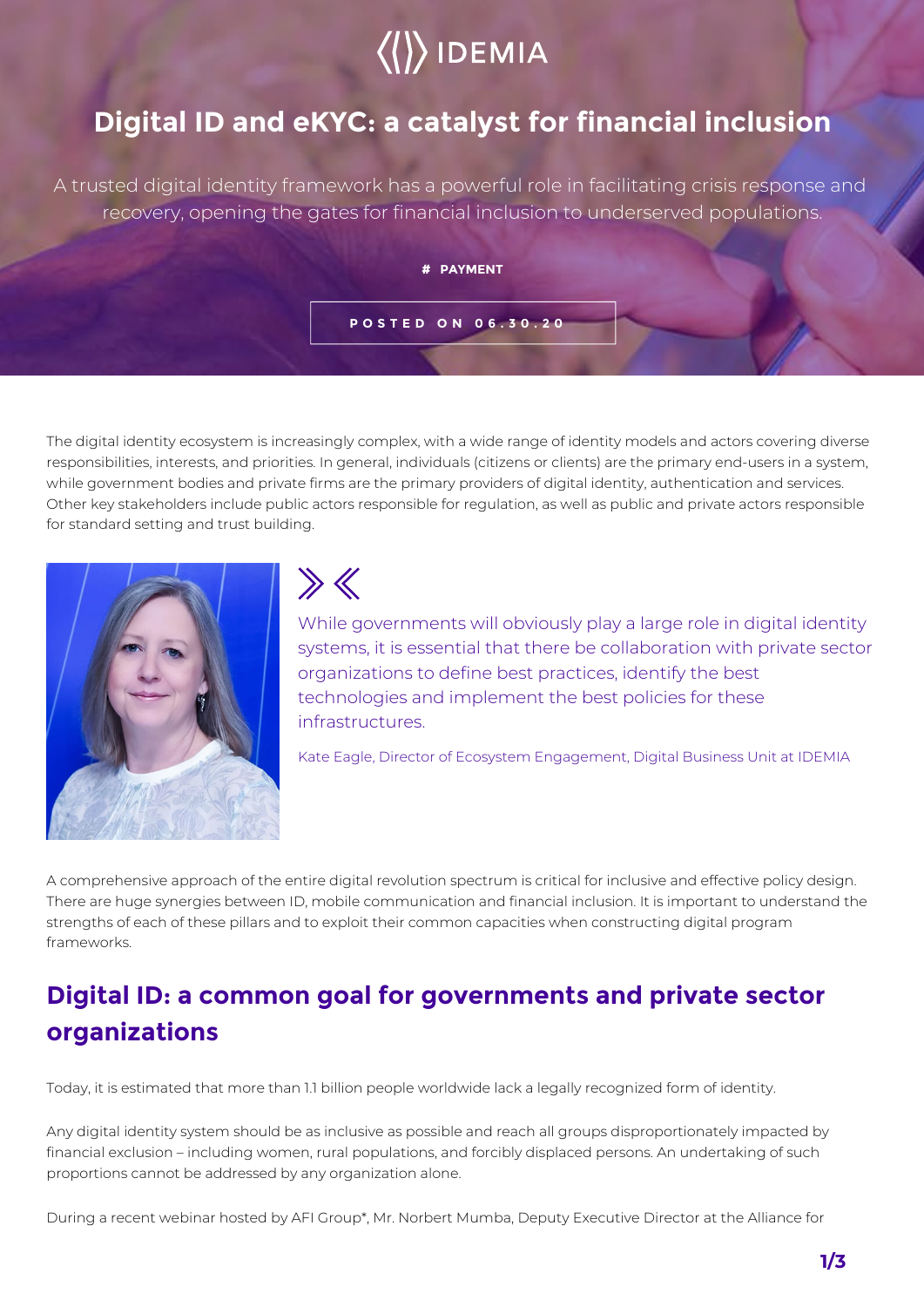Financial Inclusion pointed out that "**This goal can only be achieved through collaborative partnerships to create seamless digital financial services ecosystems***.*"

Private organizations can also play a big role in developing a widely accepted digital ID framework in absence of a national digital ID. For example 'Federated e-IDs' in Sweden, Norway, Finland and Denmark have solved the issue of identity verification by giving their citizens an online identity which is recognized by service providers and authorities.

When it comes to helping the most vulnerable, financial service providers need to focus on providing multiple 'financial health'-focused services, such as micro credit services for women or insurance and credit for farmers. This can be supported by a strategy of rapidly rolling out a minimalist, but "full" digital identity. This targeted use case approach can be best implemented within the umbrella of a digital ID onboarding solution, which covers branch, remote, and selfmanaged onboarding options and is based on biometrics.

#### **The role of regulation in a digital identity framework**

The rules for opening new bank accounts often come with a number of requirements that vulnerable users find hard to meet – such as providing different forms of identification, proof of address, source of income – and providers find too costly to handle – such as handling paper-based forms, or conducting a personal interview.

Policy makers and regulatory bodies must take actions to support the uptake of the digitalization of financial services, especially in crises. The regulation should not only support remote onboarding and verification processes, but also make way to private parties to take a larger role in the system.

"**Non face-to-face business are not necessarily high-risk,**" said Ms. Shana Krishnan, Policy Analysist at the FATF during the AFI webinar. "**They can actually be standard-risk or lower-risk if they are using a trusted digital ID.**"

From remote document authentication to passive liveness detection, new technologies enable service providers and governmental institutions to seamlessly and rapidly perform the necessary user authentications and then unlock access to essential services and government aid.

Krishnan added, "**We want to make sure that the AML/CFT requirements are not a barrier to financial inclusion, nor financial services, aid, or economic recovery.**"

### **Designing an inclusive digital identity framework**

When choosing an appropriate model for digital identity infrastructure and services, stakeholders should consider the existing identity landscape, the capacity of government systems, and the ability of the private sector to provide the required level of security and privacy protection.

For it to be successful, a digital identity framework should be:

- $\Rightarrow$  **Adaptable**, to local workflows and regulations
- $\implies$  **Omni-channel**, to ensure convenience and a true cross-channel experience
- $\rightarrow$  **Interoperable**, for maximum scalability and availability, no matter the country or region and avoid vendor locking bias
- $\Rightarrow$  **Modular**, for easy adaptability to business needs and use cases
- $\Rightarrow$  **Compliant**, with Anti-Money Laundering (AML) and Counter Financing of Terrorism (CFT) regulations, as well as other local regulations
- $\rightarrow$  **Highly secure**, ensuring the highest levels of data privacy for both companies and consumers